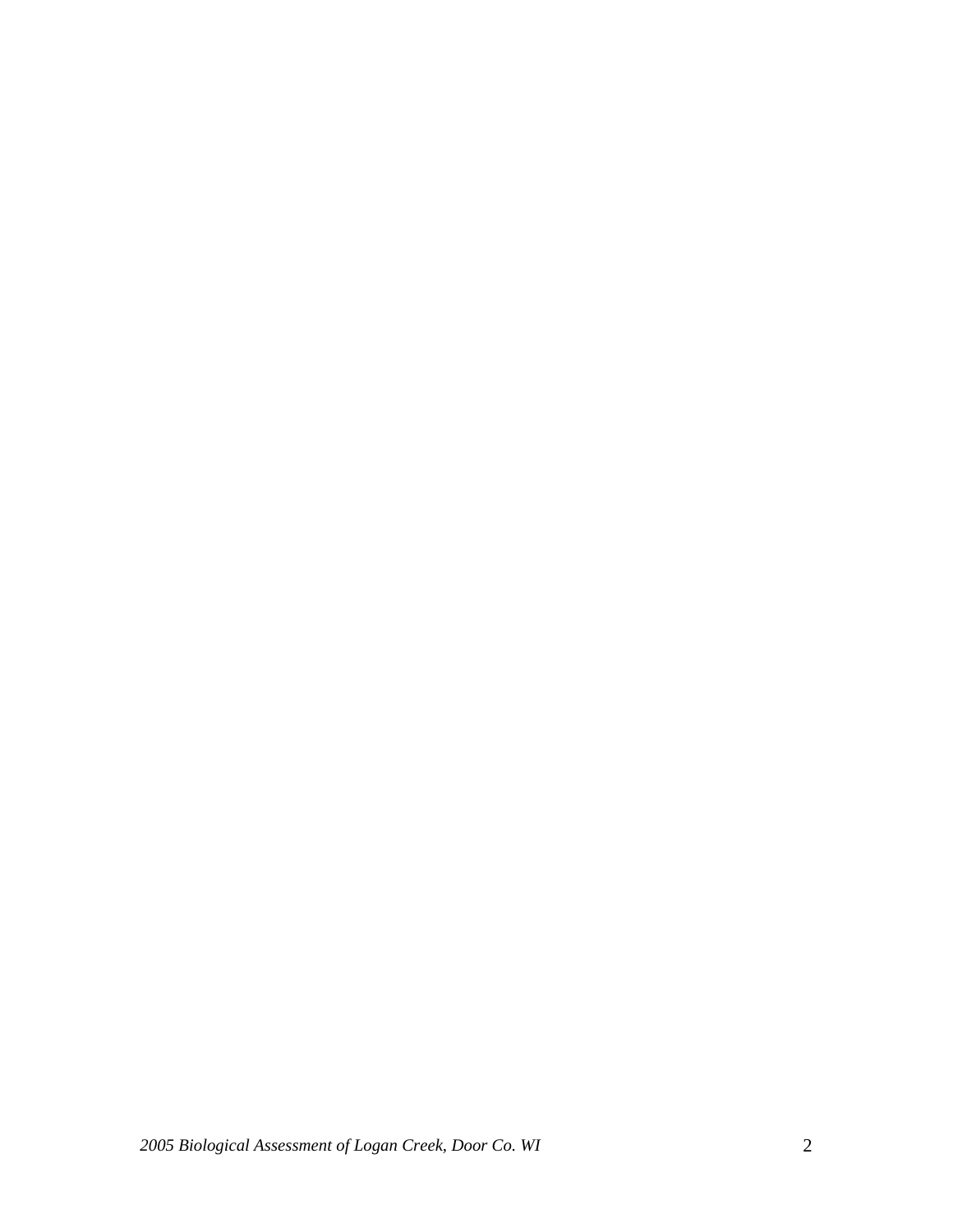### **Background of Stream Macroinvertebrate Bioassessment**

The Wisconsin Department of Natural Resources (WDNR) began using the Hilsenhoff Biotic Index (HBI) (Hilsenhoff 1987, 1982, 1977) in 1979 to assess water quality of streams and rivers as part of several monitoring programs. This water quality monitoring approach continued to expand through time and currently the WDNR collects more than 400 aquatic invertebrate samples per year for stream bioassessment (Martin 2000). The procedures for sampling and laboratory processing were standardized by the WDNR in 1983, and statistical analysis procedures for applying the HBI were developed by Narf et al. (1984). Hilsenhoff (1998, 1987, 1982, 1977) developed a range of HBI values (0-10) for water quality classifications based on the degree of organic pollution used by the WDNR in their water quality assessment and monitoring programs (Table 1).

 The HBI uses aquatic arthropods to evaluate water quality with a numerical index that allows quantification and assessment of water quality. These organisms are ideally suited for biomonitoring for several reasons. They are common in essentially all streams, are easily collected, not very mobile, are relatively easy to identify, and have life cycles up to a year or greater (Hilsenhoff 1977). Because they are continually exposed to extremes in environmental conditions during their life cycles, they can serve as effective indicators of environmental changes.

 The HBI was originally developed to assess low dissolved oxygen caused by organic loading and it appears to work best for this purpose (Hilsenhoff 1987, 1982, 1977). The HBI may also be sensitive to the effects of impoundment, thermal pollution, and some types of chemical pollution (Hilsenhoff 1998). Only hydropneustic organisms are used in the calculation of the HBI, because they rely on dissolved oxygen instead of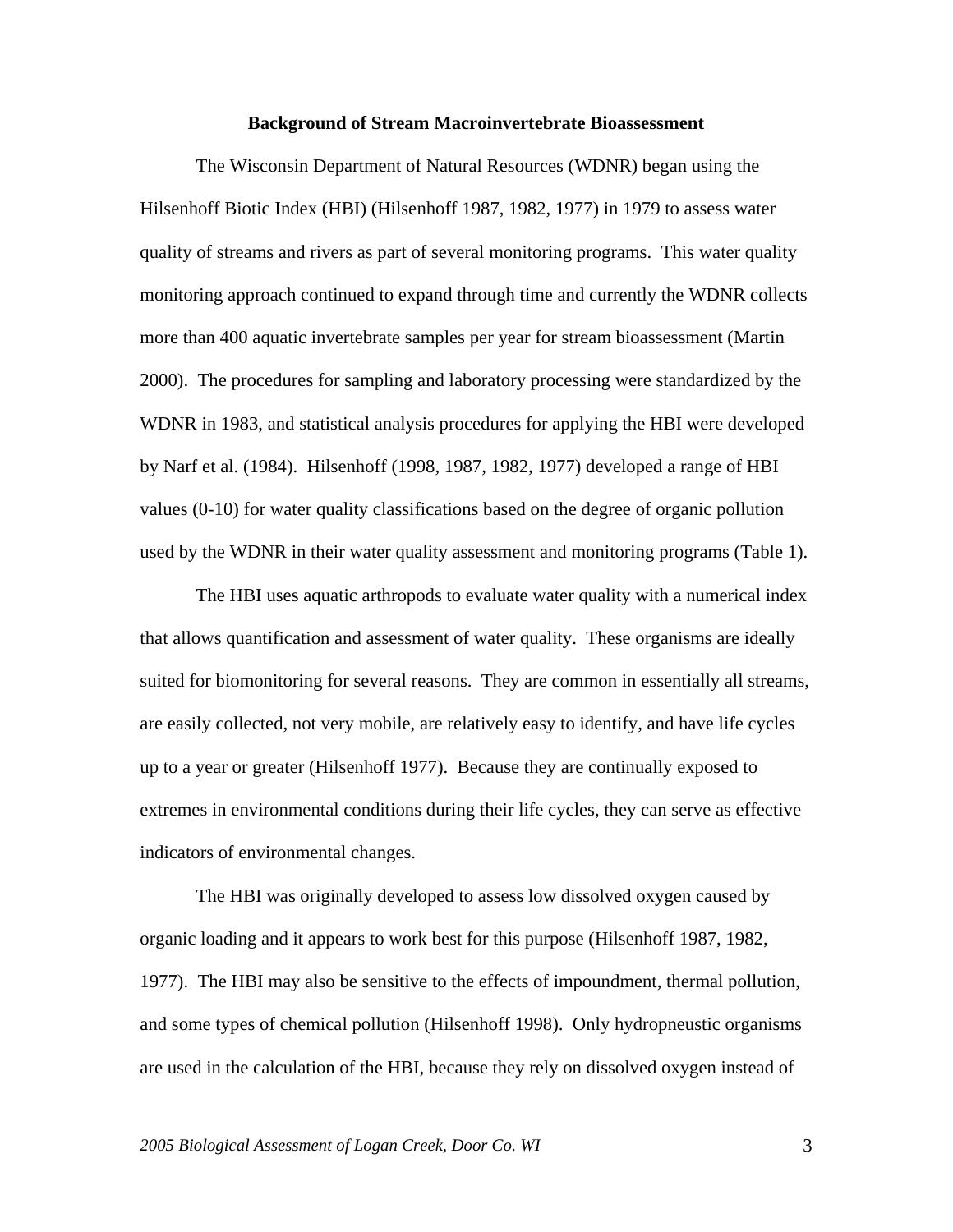surface air for respiration and are responsive to short term changes in stream DO. Organisms that are most sensitive to low dissolved oxygen have low tolerance values, and tolerant organisms have high tolerance values. Tolerance values for most Wisconsin aquatic macroinvertebrate species have been determined. In instances were identification to species is not currently possible, a generic tolerance value is available.

Certain macroinvertebrate species can become very abundant at certain times of the year in specific microhabitats which may "swamp" a sample with unusually high numbers of particular species. This is a typically occurrence during pre-emergence periods when many species move from a dispersed riffle distributional pattern into a clumped pattern near the stream margins. In response to this problem, Hilsenhoff (1998) proposed using a modified HBI with a maximum limit of ten individuals from each species to be included in a bioassessment sample. This modification reduces problems where occurrence of certain tolerant taxa in clean streams reduces overall water quality, reduces the effects of a few intolerant taxa in slightly polluted streams, and reduces the effects of the inability to identify larvae in some genera to species. This also reduces seasonal variability and allows sampling to occur anytime with only a small decrease in sensitivity during the summer.

Other metrics that have been used for water quality determinations have included the Ephemeroptera-Plecoptera-Trichoptera Index (EPT) and the Shannon's Diversity Index. The EPT includes only individuals from the orders Ephemeroptera, Plecoptera and Trichoptera. These orders tend to have the lowest organism tolerance values and are the most sensitive to pollution. Generally the higher the number of EPT genera the more pristine the stream is ranked. There is a fairly good correlation of the EPT genera with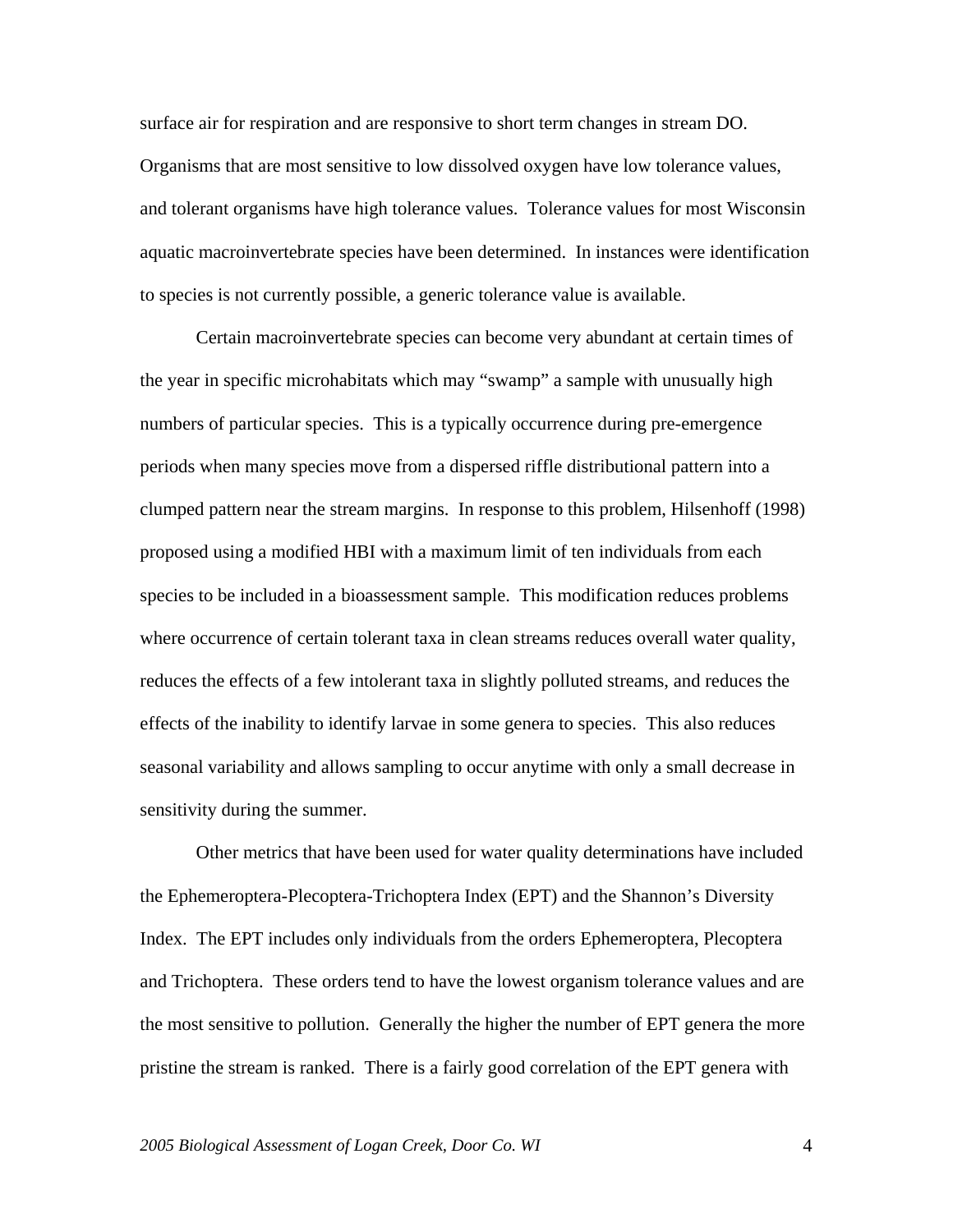the HBI and water quality since they are all based to some degree on the established organism tolerance values. The Shannon Diversity index (Magurran 1988) is a measure of the richness and evenness of the genera and species found in the sample. Generally higher numbers indicate better water quality, however this index is not as well correlated with water quality as the other metrics used in this study. For example cold headwater streams typically have the best water quality of the drainage but generally have lower diversity because of the colder temperatures and limited habitat.

A review of current macroinvertebrate bioassessment measures was provided by (Lillie et. al. 2003). They stress the fact that no single measure will be 100 percent effective in defining water quality; however they indicate that the HBI has the broadest capability.

#### **Clark Lake – Logan Creek**

 Macroinvertebrate bioassessment samples were collected from Logan Creek, Door County, Wisconsin on May 15 and October 12, 2005 by Dr. Stanley W. Szczytko and Jeffrey Dimick from the University of Wisconsin/Stevens Point. An attempt was made to sample Logan Creek from near the headwaters at Lost Lake to near the outlet at Clark Lake. Sites were selected using criteria established by Hilsenhoff (1987) and used routinely by the Wisconsin Dept. of Natural Resources for rapid macroinvertebrate bioassessment sampling. After visiting all possible road crossing sites on Logan Creek appropriate sampling habitat was found at Plum Bottom Road (Upper Site), Bagnall road (Middle Site) and Loritz road (Lower Site). The Sunny Slope road site between Plum Bottom and Bagnall roads had low gradient and flow and lacked the appropriate substrate and was not sampled. The road crossing at Hwy T between Sunny Slope and Bagnall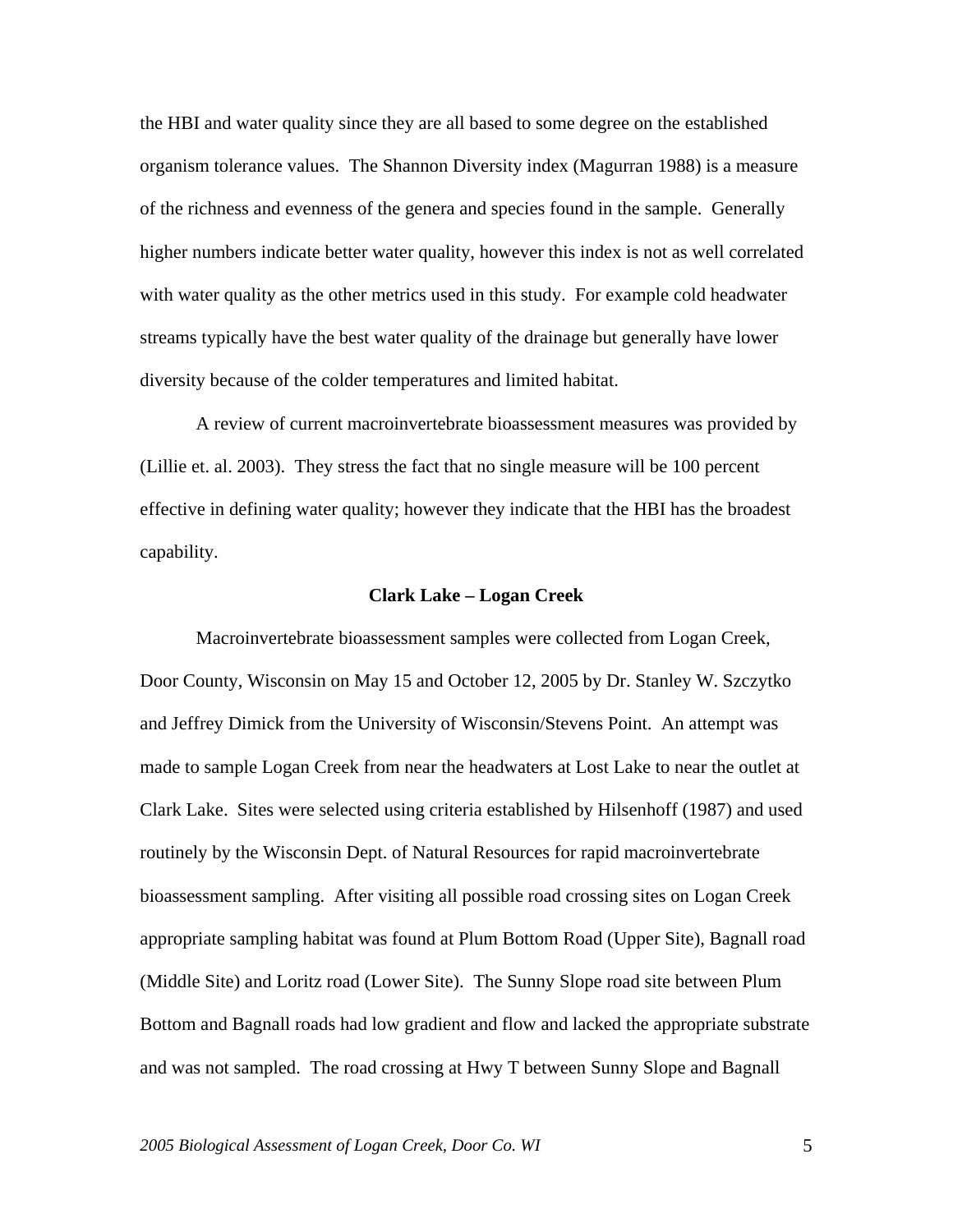roads had fair substrate but very low stream velocity and was not sampled. The flow and habitat at the Loritz Rd. site appeared better suited for sampling than the HWY 57 site, although it was found out later that the Loritz Rd. site typically dewaters sometime during the summer months. As a result of these field surveys three replicate samples were taken at Plum Bottom, Bagnall and Loritz roads on May 15, 2004. On October 12, 2005 these sites were also visited and all sites except the lower site at Hwy 57 had no flowing water. The Plum Bottom site had no water at all. The Loritz Road site has typically dewatered during summer months over the last few years according to Paul Schumacher (personal communication). Summer 2005 was an exceptionally dry summer and many headwater streams we checked in Door County ceased flowing (e.g. Gilson Creek, Brown County) during late July and August. As a result of the dewatering only the Hwy 57 site had the appropriate flow and substrate for 3 replicate samples required for rapid bioassessment sampling in October 2005.

#### **Methods**

# **Field Procedures:**

Samples were collected in the field using standard WDNR protocols (Hilsenhoff 1998, 1987) for rapid bioassessment. Three replicate kick samples were taken at each site from riffles with appropriate current and substrate. Riffle habitats consisted of a gravel substrate subjected to moderately fast currents and partially exposed at the surface.

 A rectangular 48x24 cm frame kick net with a 600 um mesh bag was used to collect all samples. Samples were preserved on-site with 80% isopropyl alcohol, and re preserved again with 80% isopropyl alcohol in the lab within five days. For each sample, water depth, current velocity, and visual in-stream characteristics such as length of stream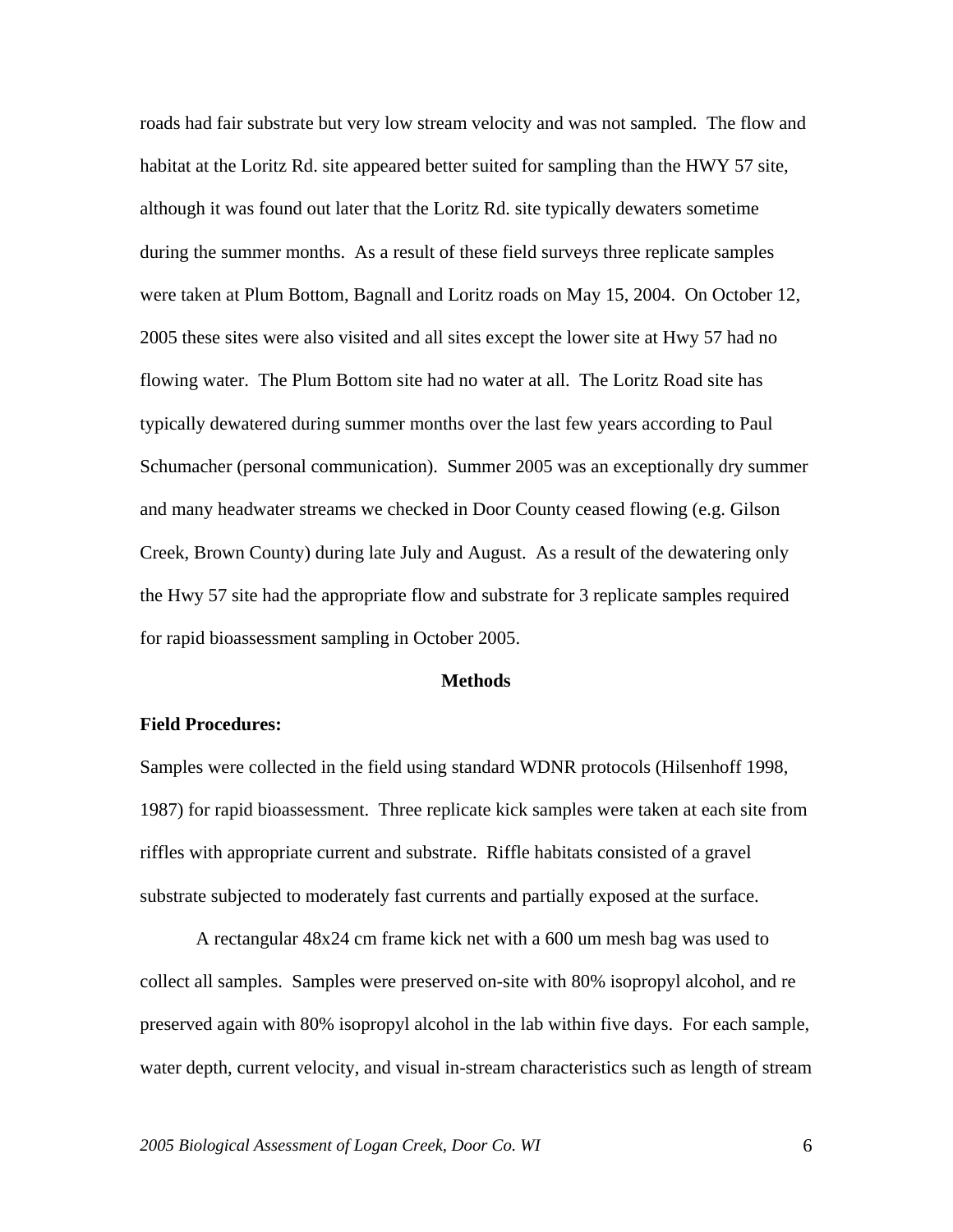bank erosion, point source discharge type and amount, and turbidity were also recorded. A hydrolab sonde probe was used to measure pH, temperature and dissolved oxygen concentrations to the nearest 0.1 mg/L. The hydrolab probe was calibrated for DO using atmospheric oxygen and barometric pressure, and calibrated for pH using known standards ( $pH = 3, 7$ , and 10). Alkalinity was measured in the field using a hach kit (model AL-368). A Marsh-McBirney Model 201D portable electronic current meter was used to measure velocity to the nearest 0.01 ft/sec. A Garmin Map 76S GPS unit was used to record geo-locational data.

# **Lab Procedures:**

In the lab, each sample was rinsed with water and distributed evenly in a clear Pyrex pan with a grid of 15 equal 5x5 cm permanent markings. A random number table was used to select a starting square, and each successive square (from right to left) was picked until a minimum of 125 arthropods with established HBI tolerance values (Hilsenhoff 1982) were sorted. All organisms were removed from the final square, even when the minimum number had been achieved, to eliminate bias of selecting only larger or more visible arthropods. A dissecting microscope and fiber optic light source, along with selected taxonomic keys, were used to identify all non-Chironomidae organisms to the lowest practical taxonomic unit. Chironomidae larvae were mounted on microscope slides in CMC-10® mounting medium (Master's Chemical Company, Inc.) and allowed to clear for a minimum of five days. The larvae were then counted and identified to the lowest practical taxonomic level using a compound binocular microscope.

All taxonomic and field data were entered into the BUG database program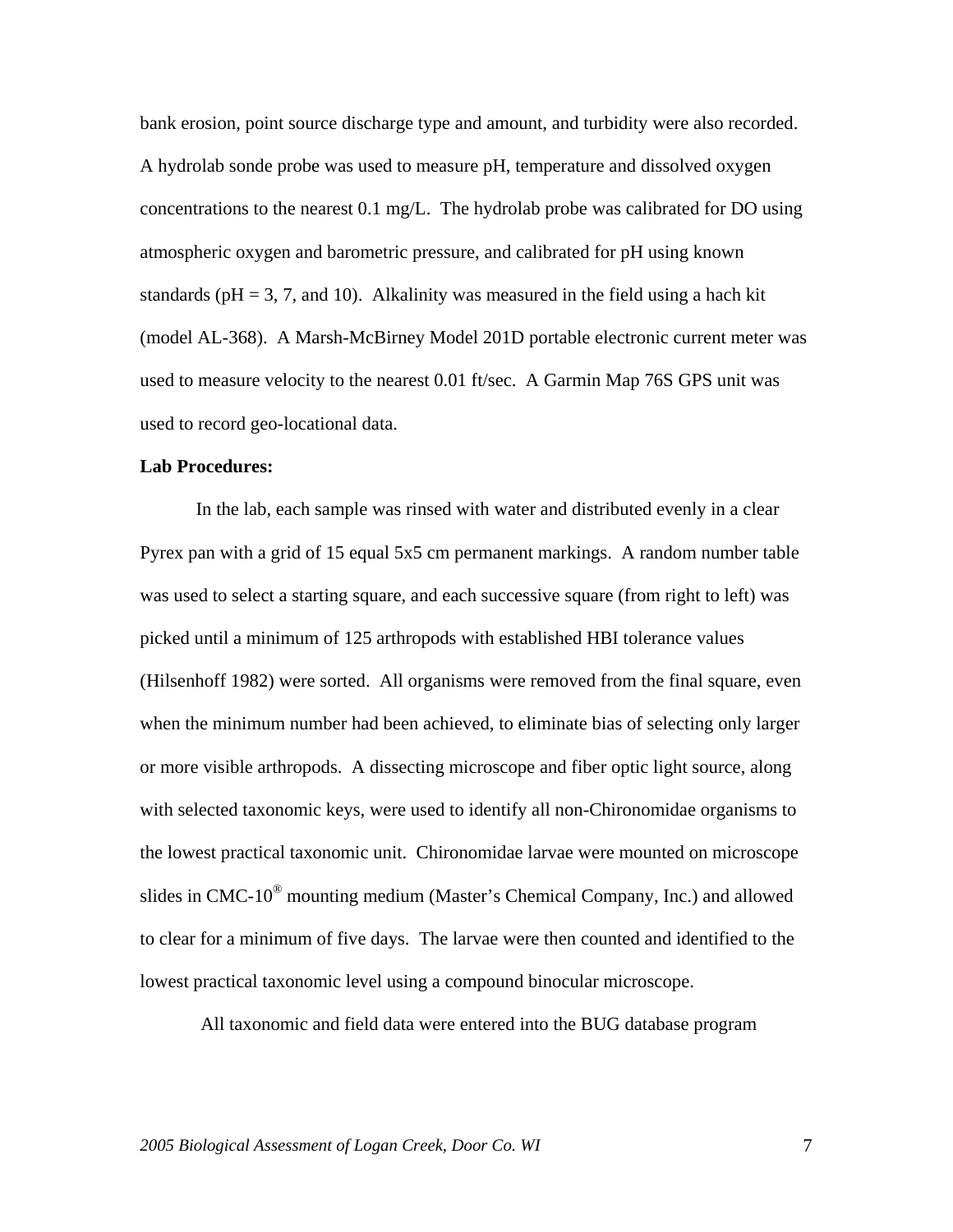developed at the University of Wisconsin-Stevens Point (Szczytko 1999, 1996). The BUG program calculated an HBI, a modified HBI adjusted for a maximum of 10 individuals of each taxon (Hilsenhoff 1998, 1988, 1982).

## **Results**

Due to the finding that all samples taken in this study had a high degree of family, genus and species dominance by Asellidae *Caecidotea intermedia* (79-40%), Simuliidae *Simulium verecundum* (36%) or Nemouridae *Amphinemura delosa* (81-48%) (Table 2). It appears that the best indicator of water quality for Logan Creek is the HBI max 10 and this index was used to determine the water quality classification at all sites. The reasons for this are discussed previously. In most cases using the HBI max 10 resulted in a one category better water quality classification compared to the standard HBI.

#### **Historical Samples**

Historical macroinvertebrate data were obtained for comparative purposes from the State-Wide Macroinvetebrate Database maintained by the University of Wisconsin/Stevens Point. Historic samples were taken on Nov. 11, 1978, Nov. 3 and April 11, 1987, and April 11 and Nov. 7, 1990 by WDNR personnel at the Hwy 57 bridge site on Logan Creek, Door County, WI. On Nov. 11, 1978 the single sample taken indicated that this site was ranked as having either good (standard HBI) or very good (HBI max. 10) water quality (Tables 1  $\&$  2). During Nov. 1987 the mean (4.763 HBI max 10) of the three samples taken indicate that this site was ranked as good. On April 11, 1990 this site was ranked as fair by both the HBI and HBI max 10. On November 7, 1990 this site was ranked as good by both the HBI and HBI max 10. Diversity values ranged from a high of 2.397 to a low of 1.005 and the count of EPT taxa ranged form 0 to 4 (Table 2).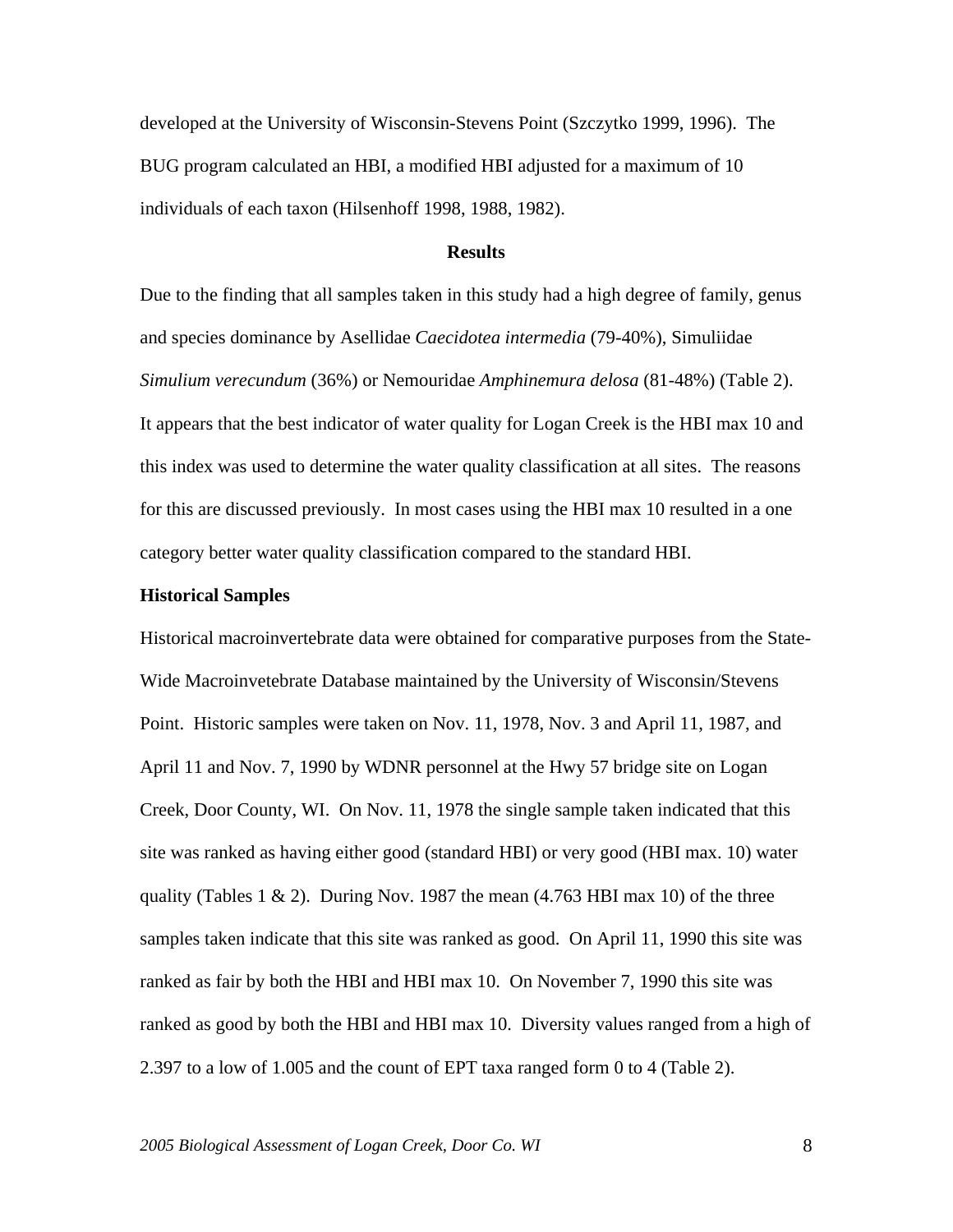Hilsenhoff (1988) recommended that macroinvertebrate samples be taken in the fall before November so data from these samples must be view as suspect.

# **2005 Data**

## **Plum Bottom Road**

The sampling location at the Plum Bottom Road site was  $N44^0$  59.362'  $W87^0$ 15.429' (Table 4). The appropriate sampling substrate was formed solely by the rubble surrounding the bridge. The sampling site was ca. 0.74 mi below Lost Lake. Spawning Iowa darters (*Etheostoma exile* (Girard)) were noted at this site during the time of sampling. The average depth for the 3 replicate samples was 1.93 ft, the average velocity was 0.49 ft/sec, width was 7.83 ft, stream temperature was  $12.6^{\circ}$ C, dissolved oxygen was 8.84 mg/l, alkalinity was 153.9 mg/l, conductivity was 43 umhos/cm and pH was 7.6 (Table 5).

The mean HBI max 10 of the three replicate samples ranked this site has having "fair" water quality. The standard HBI ranked this site has having "fairly poor" water quality (Table 6). The mean diversity index for the three samples was 3.906 (SD - 1.655, range 2.857 - 5.813) and the mean EPT genera count was  $3.00$  (SD  $-0.0$ , range 0) (Table 7).

All samples were dominated (41 – 44%) by Asellidae *Caecidotea intermedia* which is a fairly tolerant species with an established tolerance value of 8 (organism tolerance values range from  $0$  – most intolerant to  $10$  – most tolerant) (Table 2).

## **Bagnall Road**

The sampling location at the Bagnall Road site was  $N44^0$  58.012' W87<sup>0</sup> 14.241' (Table 4). This site offered the best quality riffle site of all sites sampled. The average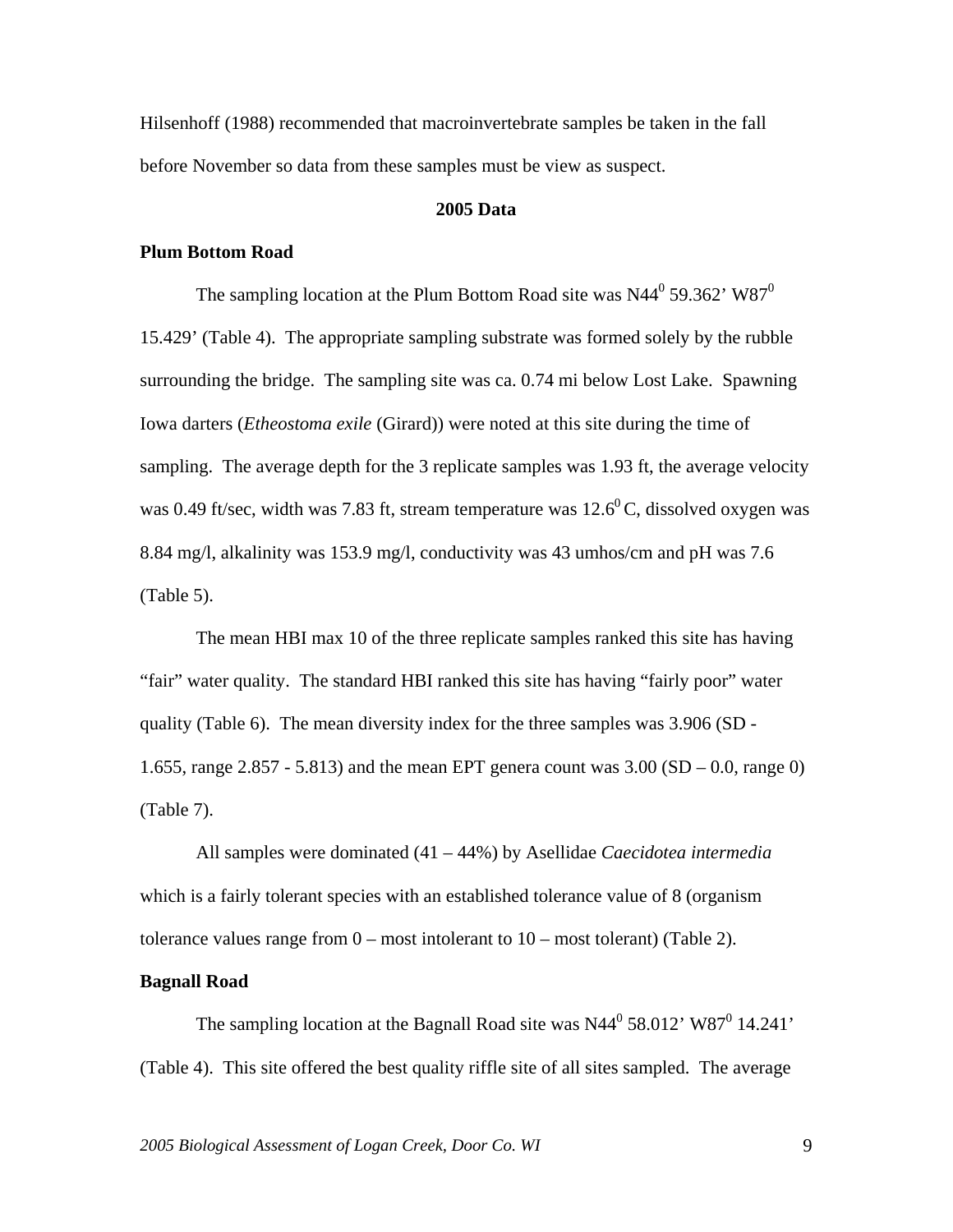depth for the 3 replicate samples was 0.30 ft, the average velocity was 0.78 ft/sec, width was 14.75 ft, stream temperature was  $13.9^{\circ}$ C, dissolved oxygen was 8.95 mg/l, alkalinity was 171 mg/l, conductivity was 54.3 mhos/cm and pH was 8.0 (Table 5).

The mean HBI 10 max of the three replicate samples ranked this site has having "very good" water quality. The standard HBI also ranked this site has having "very good" water quality (Table 6). The mean diversity index for the three samples was 1.966 (SD - 0.086, range 1.878 - 2.049) and the mean EPT genera count was  $3.333$  (SD -1.582,range 2-5) (Table 8).

Two samples were dominated by the families Simuliidae (Diptera – 72-89%) and one sample was dominated by the family Nemouridae (Plecoptera  $-64\%$ ). The genus *Simulium* (Diptera) dominated 2 samples (51-67%) and the genus *Amphinemura* (Plecoptera) dominated one sample (64%). The species *delosa* (Plecoptera) dominated 2 samples (48-64%) and the species *verecundum* (Diptera) dominated one sample (36%) (Table 2).

# **Loritz Road**

The sampling location at the Loritz Road site was  $N44^0$  57.273' W87<sup>0</sup> 13.038' (Table 3). This site was much narrower than the other sites and had less discharge. There was less canopy cover than the other sites and the section sampled which was west of Loritz Road very straight and nearly channelized. There was evidence of extreme scouring along the banks due to spring high water conditions. This site appears to have the greatest potential for agricultural influences of all sites due to the proximity of the fields to the stream bank and is known to dewater in the summer months. The average depth for the 3 replicate samples was 0.38 ft, the average velocity was 0.62 ft/sec, width was 5.0ft, stream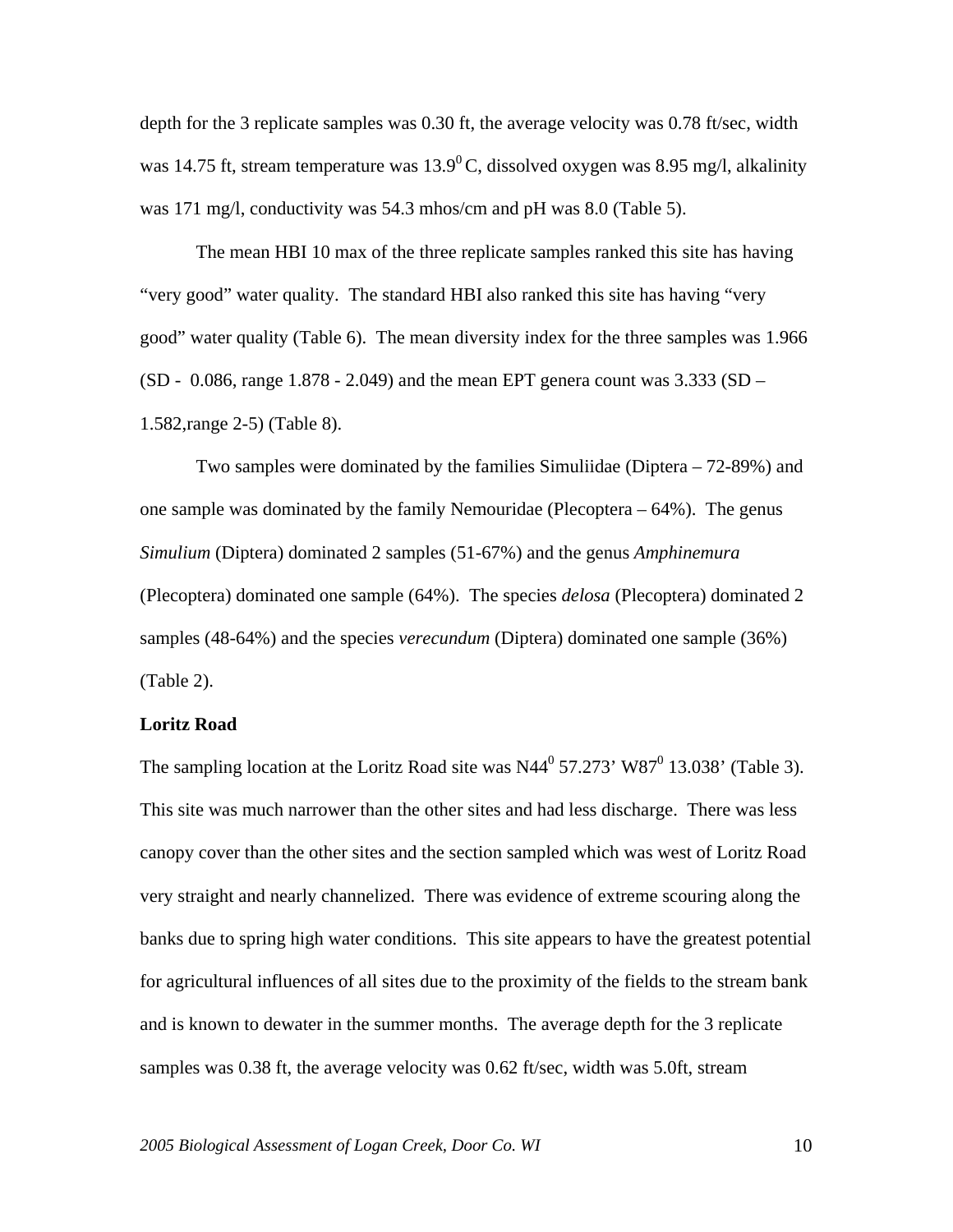temperature was  $15.5^{\circ}$ C, dissolved oxygen was 9.42 mg/l, alkalinity was 171 mg/l, conductivity was 56.3 mhos/cm and pH was 8.5 (Table 4).

The mean HBI max 10 of the three replicate samples ranked this site has having "good" water quality. The standard HBI ranked this site has having "very good" water quality (Table 6). The mean diversity index for the three samples was 2.123 (SD - 0.581, range 1.692 - 2.784) and the mean EPT genera count was  $3.667$  (SD  $- 0.577$ , range 3 - 4) (Table 8).

All samples were dominated by the plecopteran Nemouridae, *Amphinemura delosa* (49-81%) (Table 2). This species is fairly intolerant to pollution and has a tolerance value of 3.0.

# **Highway 57**

The sampling location at the Highway 57 (October 11, 2005) site was  $N44^0$ 57.792' W87 $^0$  13.354' (Table 3). The appropriate sampling substrate was formed solely by the rubble surrounding the bridge. The stream reaches above and below the sampling site widened abruptly and significant in stream vegetation beds were noted in the widen sections. This site was ca. 0.75 mi above Clark Lake. Marl deposits were noted in slower reaches of the stream at this site. The average depth for the 3 replicate samples was 0.46 ft, the average velocity was 0.47 ft/sec, width was 6.25 ft, stream temperature was 10.7<sup>0</sup> C, dissolved oxygen was 8.18 mg/l, alkalinity was 239.4 mg/l, conductivity was 57.6 mhos/cm and pH was 7.3 (Table 4).

The mean HBI max 10 of the three replicate samples ranked this site has having "Good" water quality. The standard HBI ranked this site has having "fair" water quality (Table 6). The mean diversity index for the three samples was 1.547 (SD - 0.469, range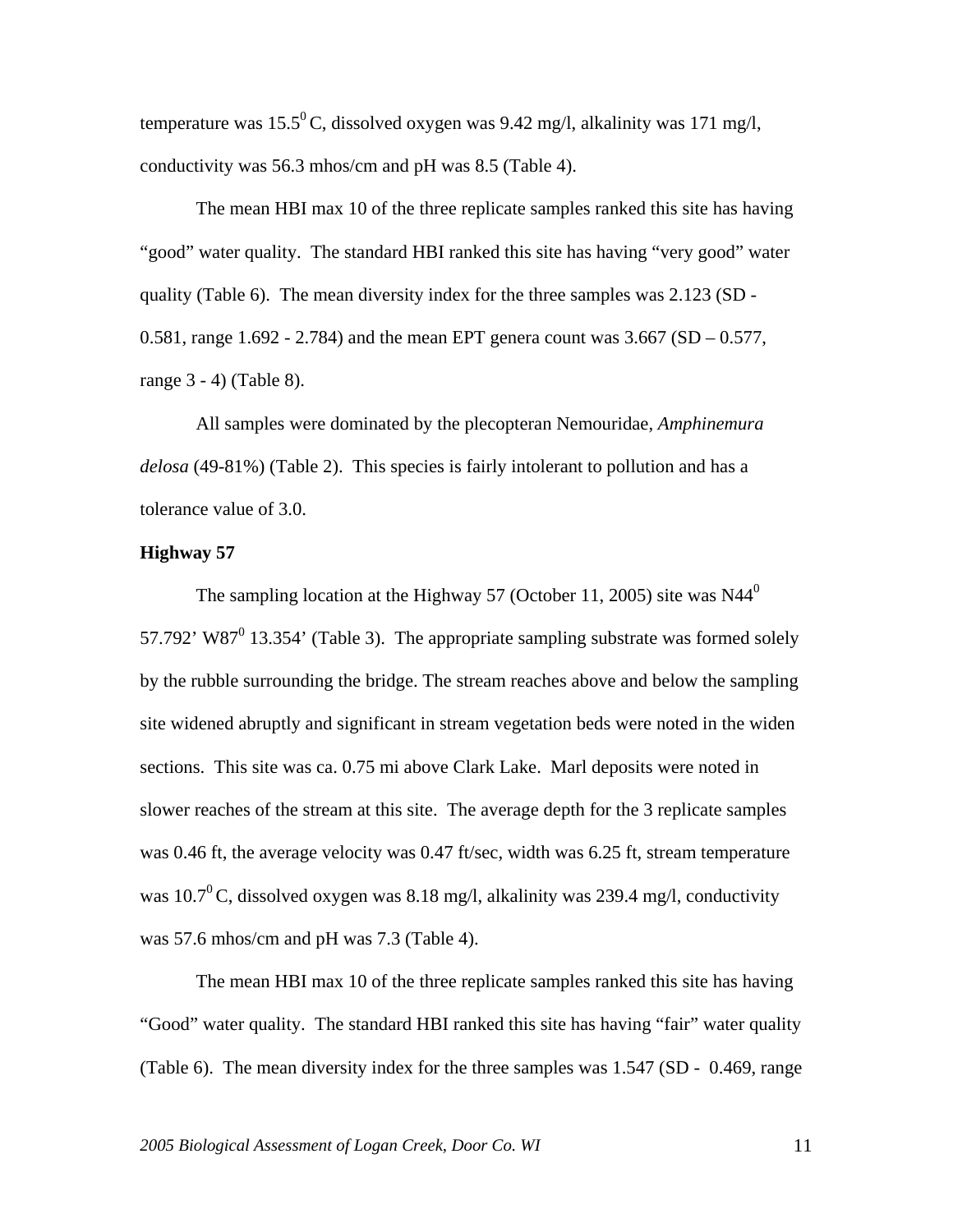1.005 – 1.825) and the mean EPT genera count was  $2.000$  (SD – 1.000, range  $1 - 3$ ) (Table 8).

Two samples were dominated by the families Asellidae (Isopoda – 65-79%) and one sample was dominated by the family Chironomidae (Diptera – 59%) (Table 2). The species *intermedia* (Isopoda) dominated all samples (56-79%). As mentioned above this species has a tolerance value of 8.0.

## **Discussion**

 Logan Creek occurs in a karst outcropping and is well pH buffered which is supported by the in-stream pH and alkalinity levels measured in this study. The lowest pH of 7.3 was found at the Hwy 57 site which was surprising in light of the marl deposits observed. The entire stream can be classified as stream order 2 and is ca. 6.0 mi long (Cummins 1974).

 Based on the mean water quality rankings of the individual sites Logan Creek can be generally classified by the HBI max 10 as having "fair" to "good" water quality. It appears that water quality improves downstream from the Plum Bottom Rd. site which is ca. 1 mile downstream of Lost Lake. The stream at the outlet of Lost Lake is shallow wide and marshy which probably contributes to organic loading and decreased dissolved oxygen levels at certain times of the year. This is also supported by the dominance of the macroinvertebrate community by *Caecidotea intermedia* which is an Isopod that feeds on decaying organic matter.

There was no obvious trend of decreasing water quality downstream that is typical of many streams. The best water quality (good – very good) was found at the Bagnall and Loritz Road sites even though it was apparent that the stream was losing water at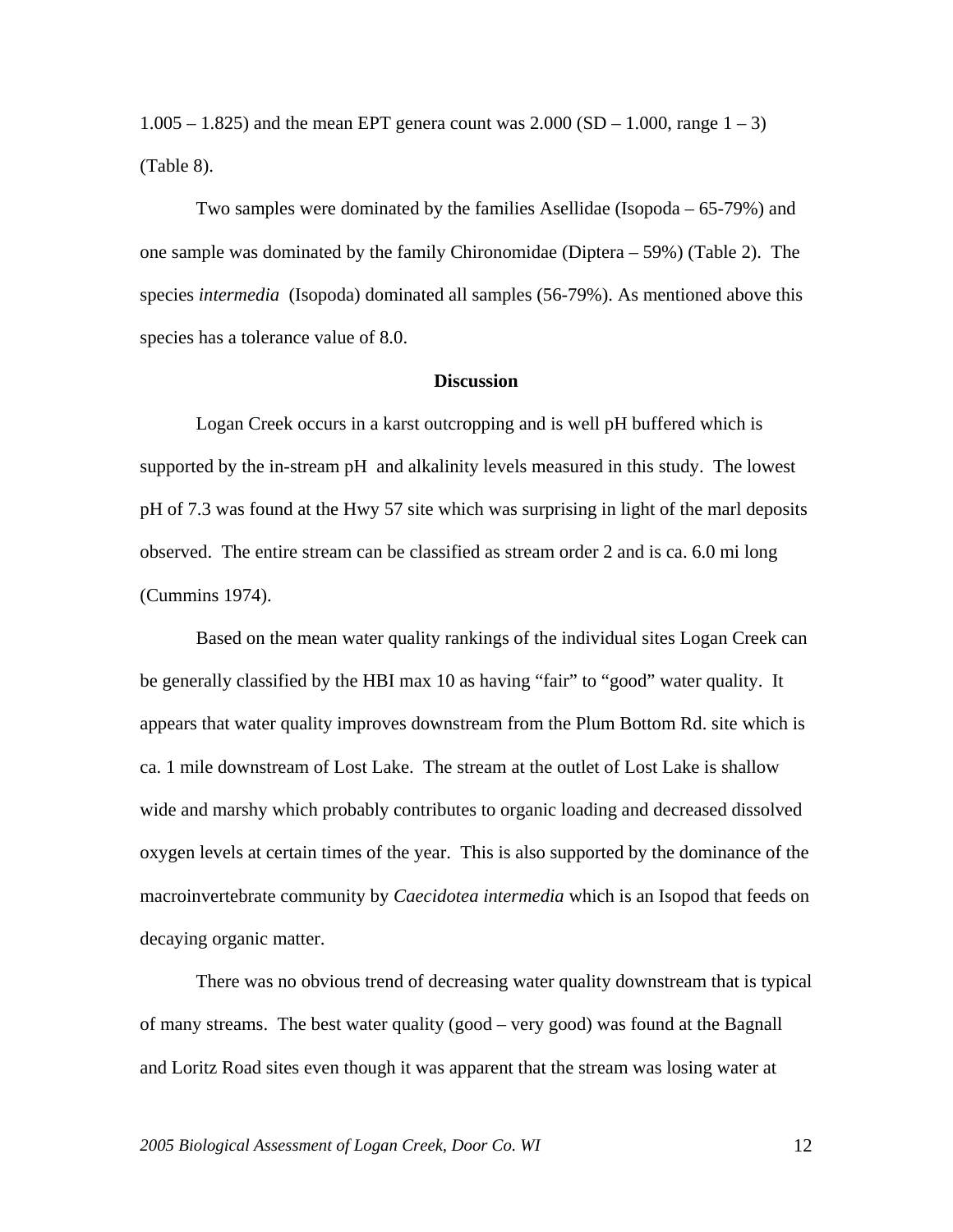Loritz Road . The water quality ranking at the Hwy 57 site during October was rated as fair but this could have been due to the extreme low water conditions and presumably higher temperatures that occurred during the summer of 2005. One historic sample taken on November 7, 1978 and one taken on November 3, 1987 ranked this site as having very good water quality.

In this study the mean count of EPT genera varied from 0.333 (Hwy 57) to 3.667 (Table 7). There was not a good correlation of the EPT with the HBI values in this study however comparisons of EPT counts with HBI values from other Door County Wisconsin streams also did not show good correlations (Table 8).

The Shannon Diversity Index in this study varied from 1.966 (Bagnall Road) to 3.906 (Plum Bottom Road) (Table 7). Similar to the EPT comparisons the diversity index did not have a good correlation with the HBI and water quality. This was also true for comparisons from other Door County Wisconsin streams (Table 8). Hilsenhoff (1977) also found similar results comparing diversity and HBI values in his study of 53 Wisconsin streams. He found that the best water quality stream in the state was ranked only 32 out of 53 in terms of diversity. These conclusions emphasize the importance of using the EPT and diversity indices as supportive data to the HBI and appear to offer little additional information for Logan Creek.

The Logan Creek watershed is unique in its geology when generally compared to most streams in Wisconsin. Since it is a small stream (steam order  $2 - ca$ . 6.0 mi length) with low discharge it should be considered fragile and susceptible to impairment. It appears that the two main potential threats to this watershed are water quantity and lost of riparian area due to development and agriculture. Any land use change that draws on the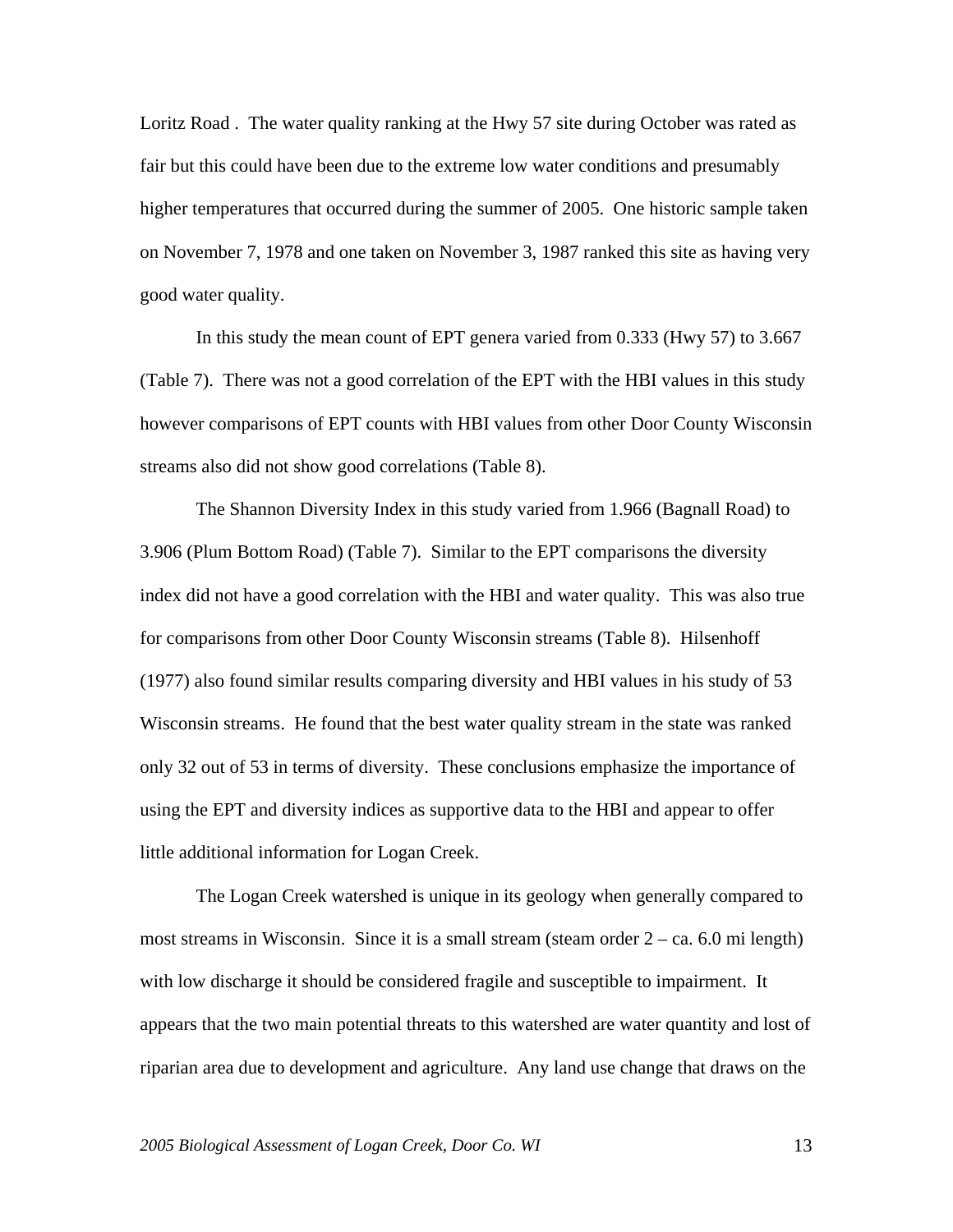groundwater aquifer in a significant way may have detrimental effects on this small watershed. Additional development along the shoreline of Lost Lake and increased use may also affect the downstream water quality of Logan Creek. There is also some evidence that this watershed may support the Hine's Emerald Dragonfly (*Somatochlora hineana*) which is a federally endangered species. This dragonfly does occur in nearby areas and appears to be associated with karst geological outcroppings. In light of these facts this watershed should be protected from development and monitored closely in the future.